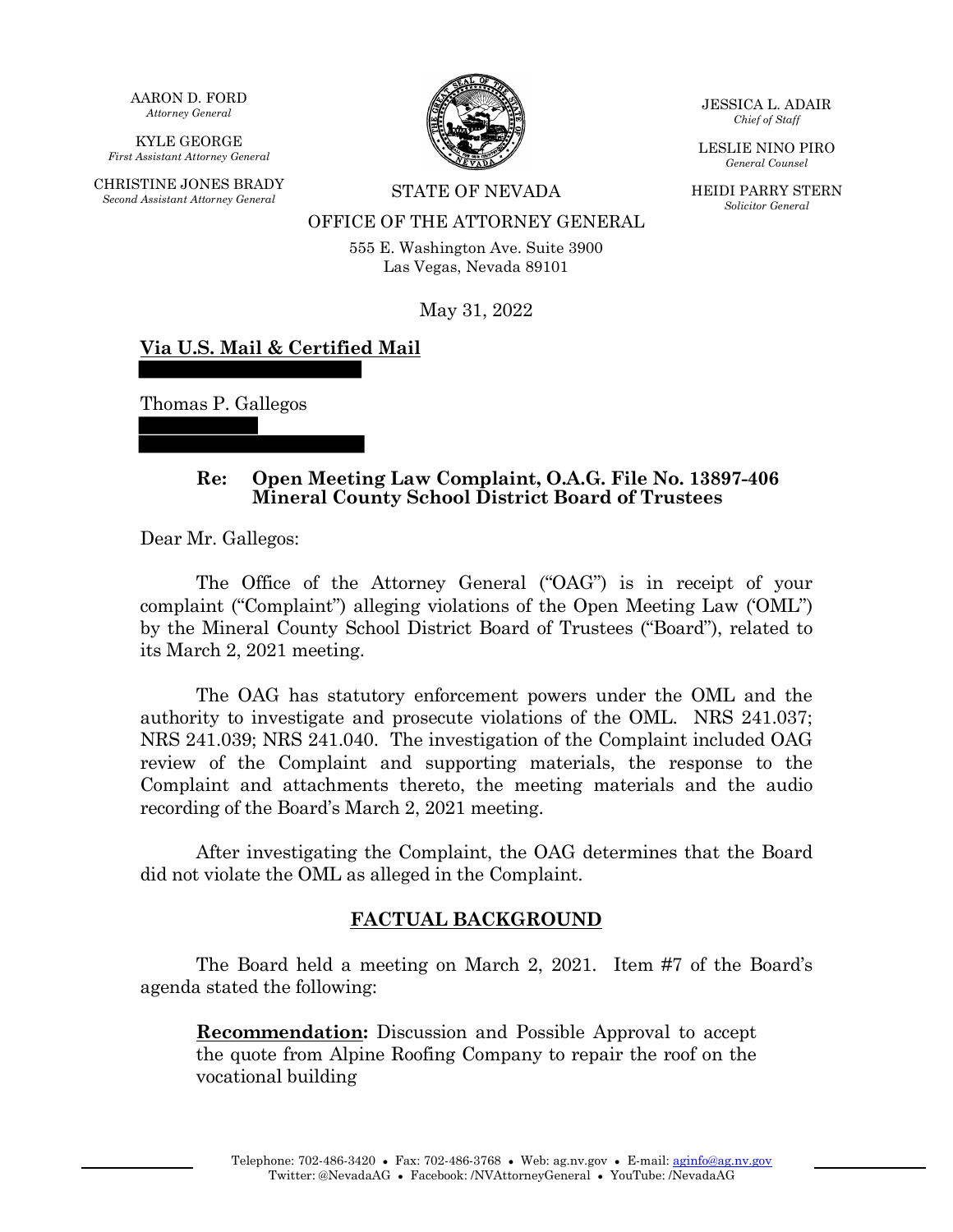**Supporting Information:** Approval to accept the quote of \$75,127.00 from the Alpine Roofing Company to repair the roof on the vocational building. To include a 20 year Carlisle Warranty for \$2,600. **Budget Consideration: \$77,727.00**

Members of the Board, staff members of the district, and members of the public spoke during the discussion of Item #7. The discussion centered around whether local contractors had an opportunity to submit bids for the project. One trustee expressed displeasure with out-of-town companies being used to perform work on other projects within the district. The Board asked its staff to go through a bidding process for the project and did not take a vote on Item #7.

Your complaint alleges that the Board's discussion went beyond the scope of the agendized topic and that the Board discussed your character and/or professional competence without providing notice to you as required by the OML.

## **DISCUSSION AND LEGAL ANALYSIS**

The Mineral County School District Board of Trustees, as the governing body of a school district under NRS 386.110, is a public body as defined in NRS 241.015(4) and is subject to the OML.

An agenda for a meeting of a public body must include a "clear and complete statement of the topics to be considered during the meeting." NRS  $241.020(2)(d)(1)$ . The "clear and complete statement" requirement of the OML stems from the Legislature's belief that "incomplete and poorly written agendas deprive citizens of their right to take part in government and interferes with the press' ability to report the actions of government." *Sandoval v. Board of Regents of University*, 119 Nev. 148, 154 (2003).

If a public body considers the character, alleged misconduct, professional competence, or physical or mental health of a person during a meeting, it must provide adequate notice to that person ahead of the meeting. NRS 241.033(1). In determining whether a violation of the notice requirement contained in NRS 241.033 has occurred, the OAG reviews the actual discussion by the public body. *In re Lander County Commissioners*, OMLO 13897-351 (Aug. 5, 2020).

Here, the discussion centered around the process for obtaining the quote, the age of the quote and whether the Board should approve it. There was a general discussion about the use of local contractors, but its brevity and